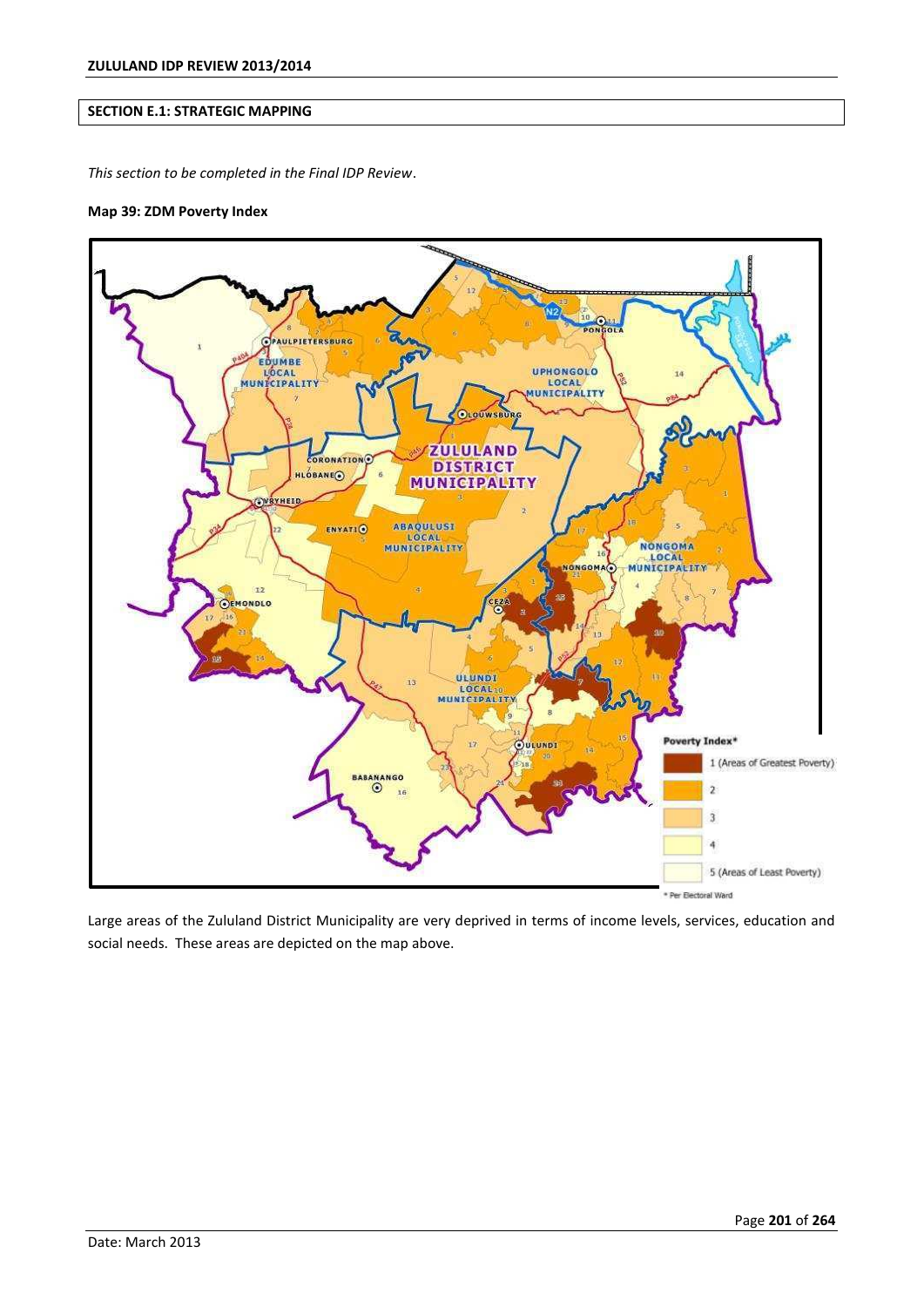## **Map 40: Environmental Informants**



## **Map 41: Social Informants**

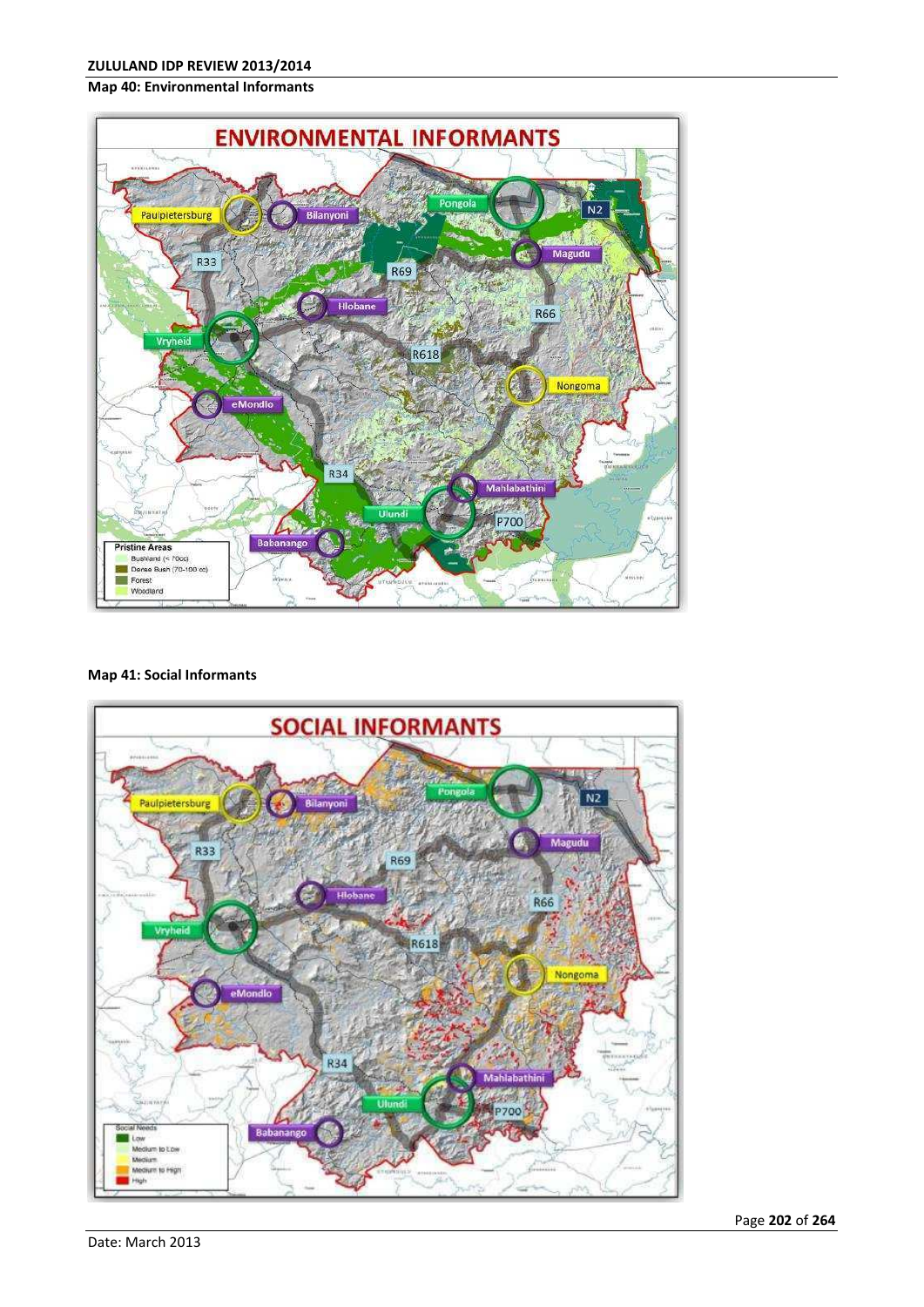### **Map 42: Nodes and Corridor Informants**



## **Map 43: Population Density in Relation to Poverty**



where there are relatively denser settlement (in this instance those areas where there are more than 100 persons per km<sup>2</sup>) and also where the greatest needs are in terms of the poverty index.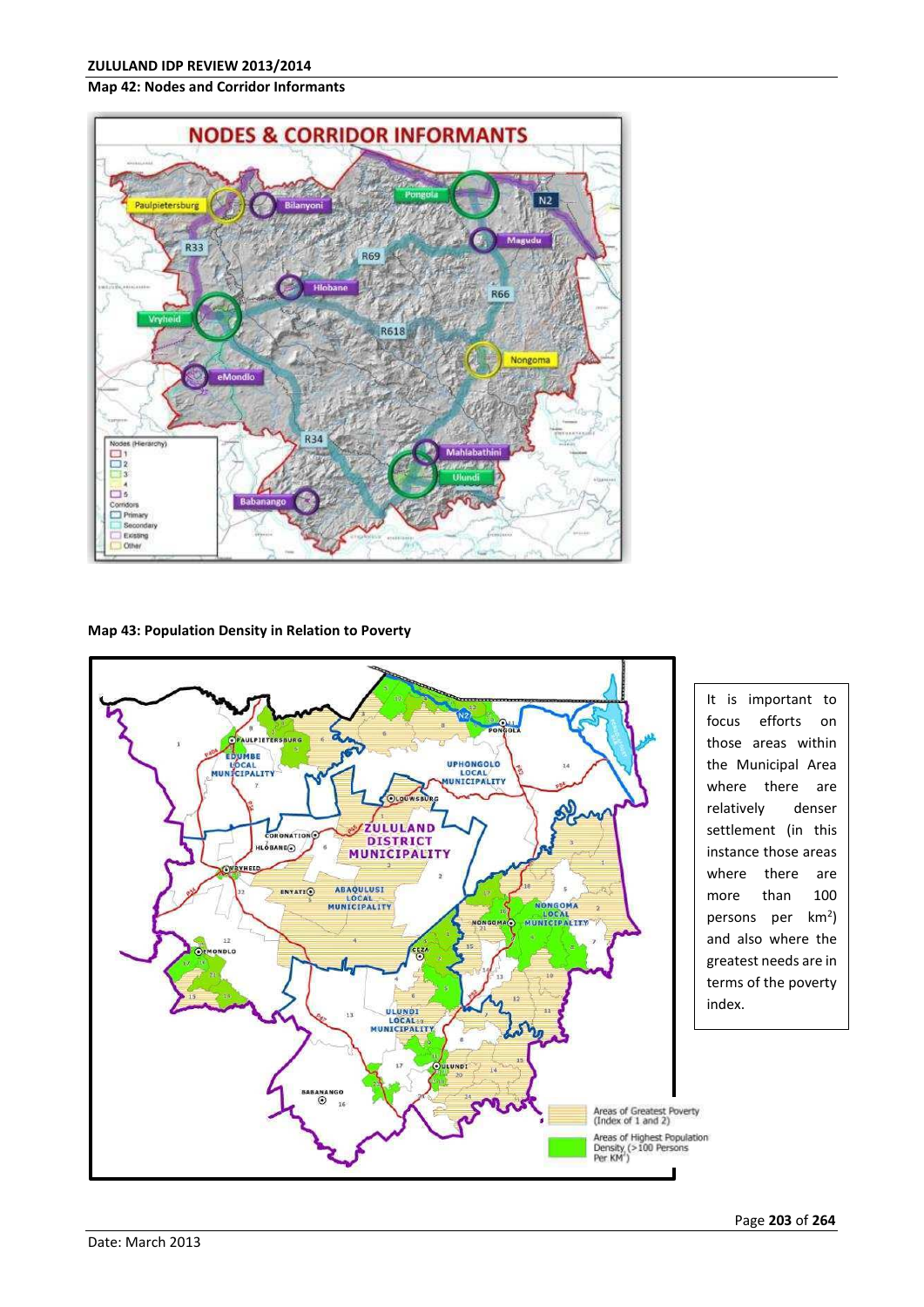#### **Map 44: Agricultural Potential**



### **Map 45: Areas of Greatest Poverty in relation to Areas of Greatest Agricultural Potential**



It is also important to focus agricultural development efforts in those areas where there is good agricultural potential in relation to areas where poverty is the greatest. Some such areas are evident within the ZDM Area, albeit at small scale.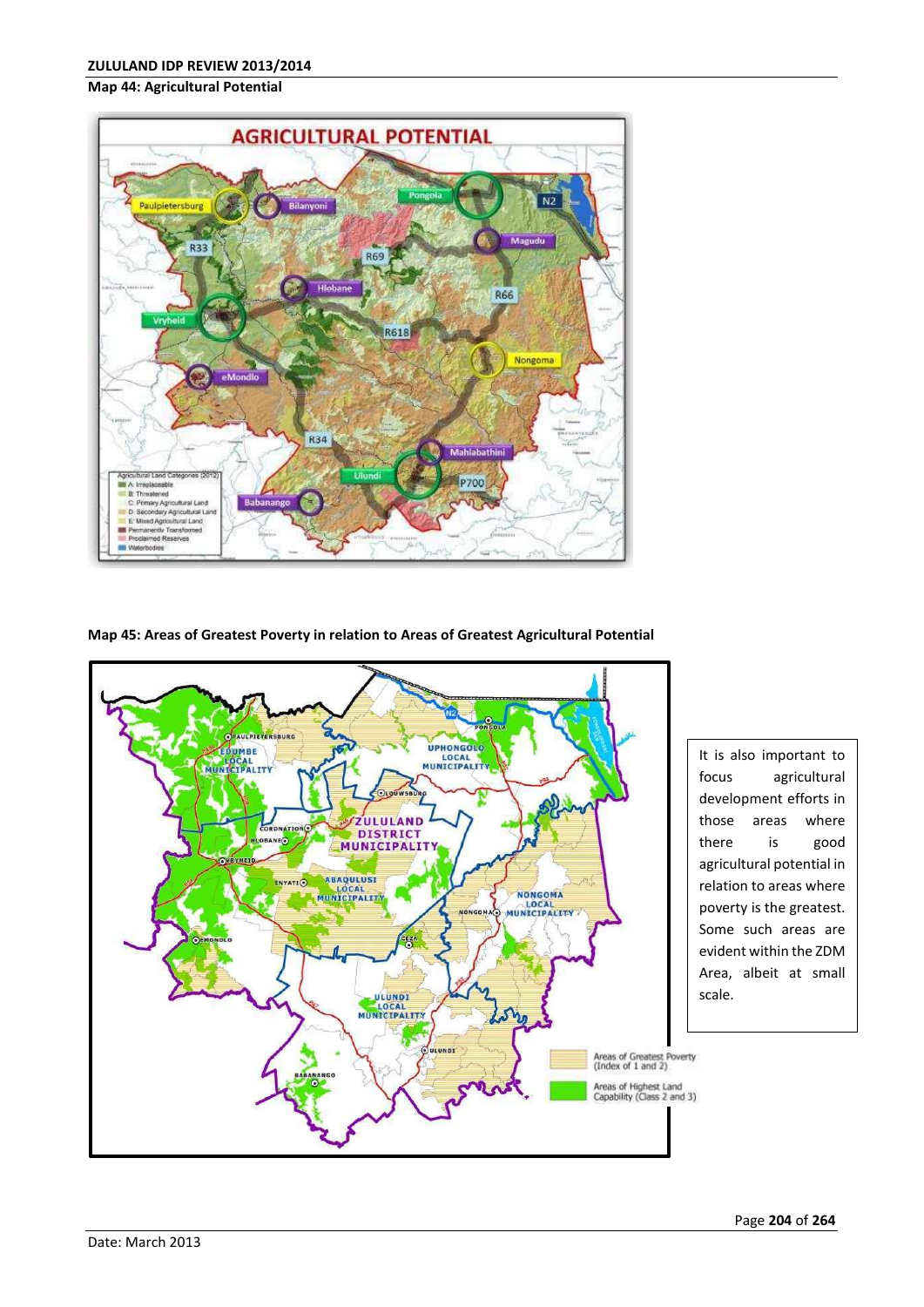## **ZULULAND IDP REVIEW 2013/2014**

#### **Map 46: Areas of Highest Population in relation to Areas of Environmental Resources**



**Figure 38: Composition of SDF based on Informant Maps**